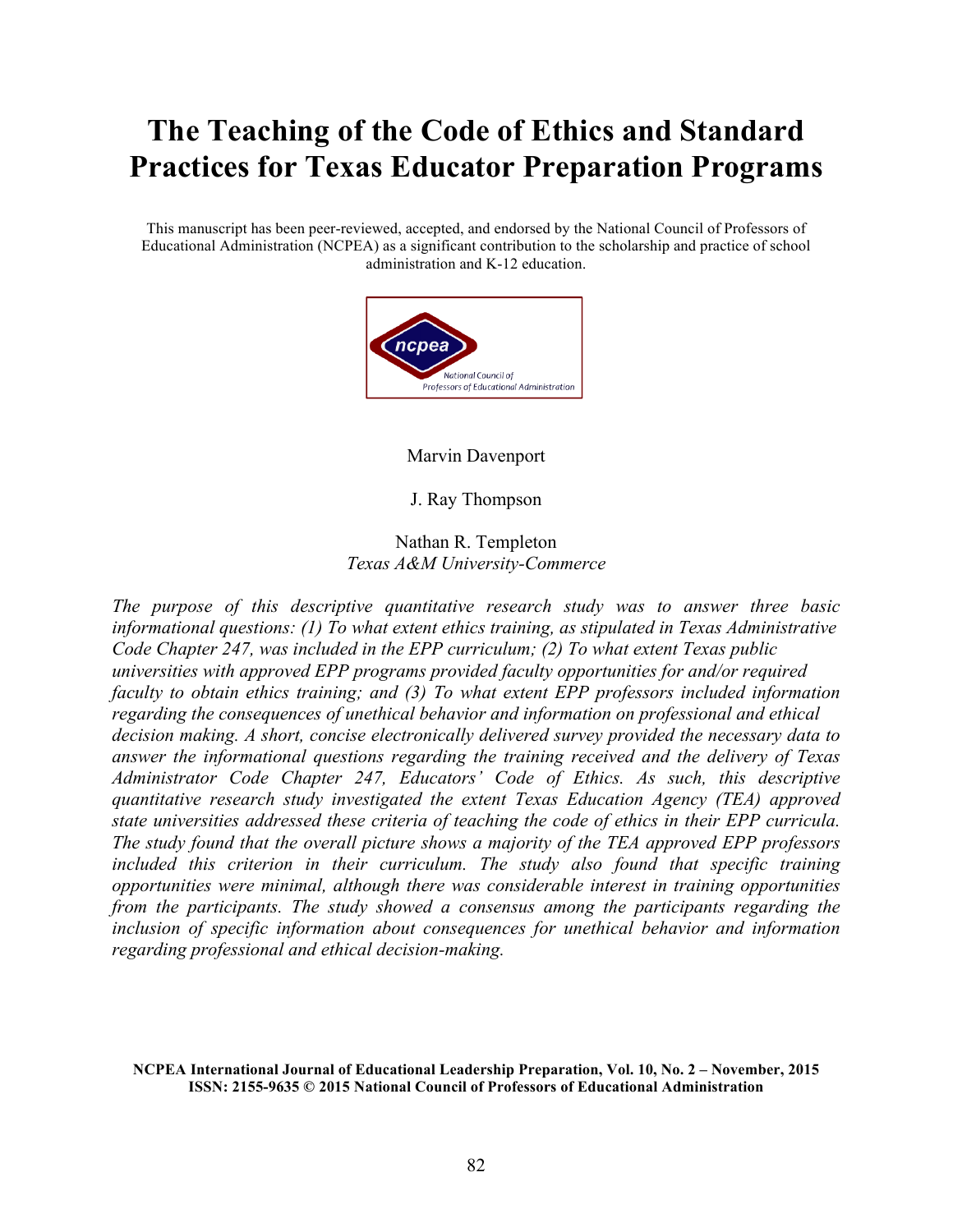#### **Introduction**

The concept of ethics training in education has traditionally evolved slowly. Intrinsically, ethical behavior by educators is considered an axiom of the position. However, as current research reveals, the effort to improve ethical behavior through normative training has developed at a rapid pace (Rowland, 2009; Shapiro & Stefkovich, 2011). According to Rowland (2009), this trend has been fueled by findings that revealed "incidents of cheating, corruption, dishonesty, fraud, and ethical violations both in the workplace and in higher and professional education were pervasive and being increasingly reported in the mainstream media and via the Internet" (p.324). Unlike other professions (e.g., lawyers, doctors, dentists, and businesses) that require students to complete at least one course in ethics prior to graduation, collectively teachers lack a rationally and empirically based ethics education with the focus of improving ethical behavior (Shapiro & Stefkovich, 2011).

Although codes of ethics have not played a significant role in teacher preparation programs in the past, as Shapiro and Stefkovich (2011) noted, "the world had become more unstable due to terrorism, wars, and financial uncertainty" (p. xi). Furthermore, as America's public schools have become more culturally diverse, school administrators and classroom teachers must now confront societal changes impacted by the increasing use of social media and advancements in technology, escalating violence and sexual promiscuity among youth, and the impact of different cultures and religions on ideology (Benninga, 2003; Voltz, Sims, & Nelson, 2010; Karp 2013/14; Lazarin, 2014; Blad, 2015). Amidst these changes, the idea that leaders of educational institutions should be ethical is not new.

Historically, it was assumed that leaders of educational institutions represented the highest moral standards of society (Beck, Murphy & Associates, 1997). "However, recent scandals occurring in some of society's leading institutions [have] raised awareness for the importance of professional ethics; and increasingly graduate education programs worldwide are responding with more explicit instruction in ethical decision-making" (Walker & Green, 2006, n.p.). Conversely, Levine (2006) explained that many stakeholder groups, including school districts, universities, colleges, private companies, education service centers, and nonprofit organizations could be approved to train prospective educators in ethical behaviors. Nonetheless, the National Council on Teacher Quality (2010) reported that critical attention was needed to develop a system of accountability for educator preparation programs (EPPs). Ensuring programs meet minimum standards and adhere to research-based best practices is a crucial element in the comprehensive approach to improved educational quality (Steiner and Rozen, 2004).

In Texas, the State Board for Educator Certification (SBEC) requires EPPs to include in their curricula the Code of Ethics and Standard Practices for Texas Educators (19 TAC §228.30 [1999]). This code addresses educators' "professional ethical conduct, practices, and performance; ethical conduct toward professional colleagues; and ethical conduct toward students" (19 TAC §247.2 [1998]). The importance of including training in personal ethics goes beyond just the educators' interactions with students, it also includes their interactions with professional colleagues and professional conduct outside the classroom. Consequently, it has become imperative that experiences be incorporated into current EPP curricula that shape not only school administrators' and classroom teachers' thoughts, but also their perceptions, beliefs, assumptions and commitments.

Furthermore, the National Policy Board for Educational Administration (2008) identified ethics as one of the competencies necessary for school administrators and classroom teachers;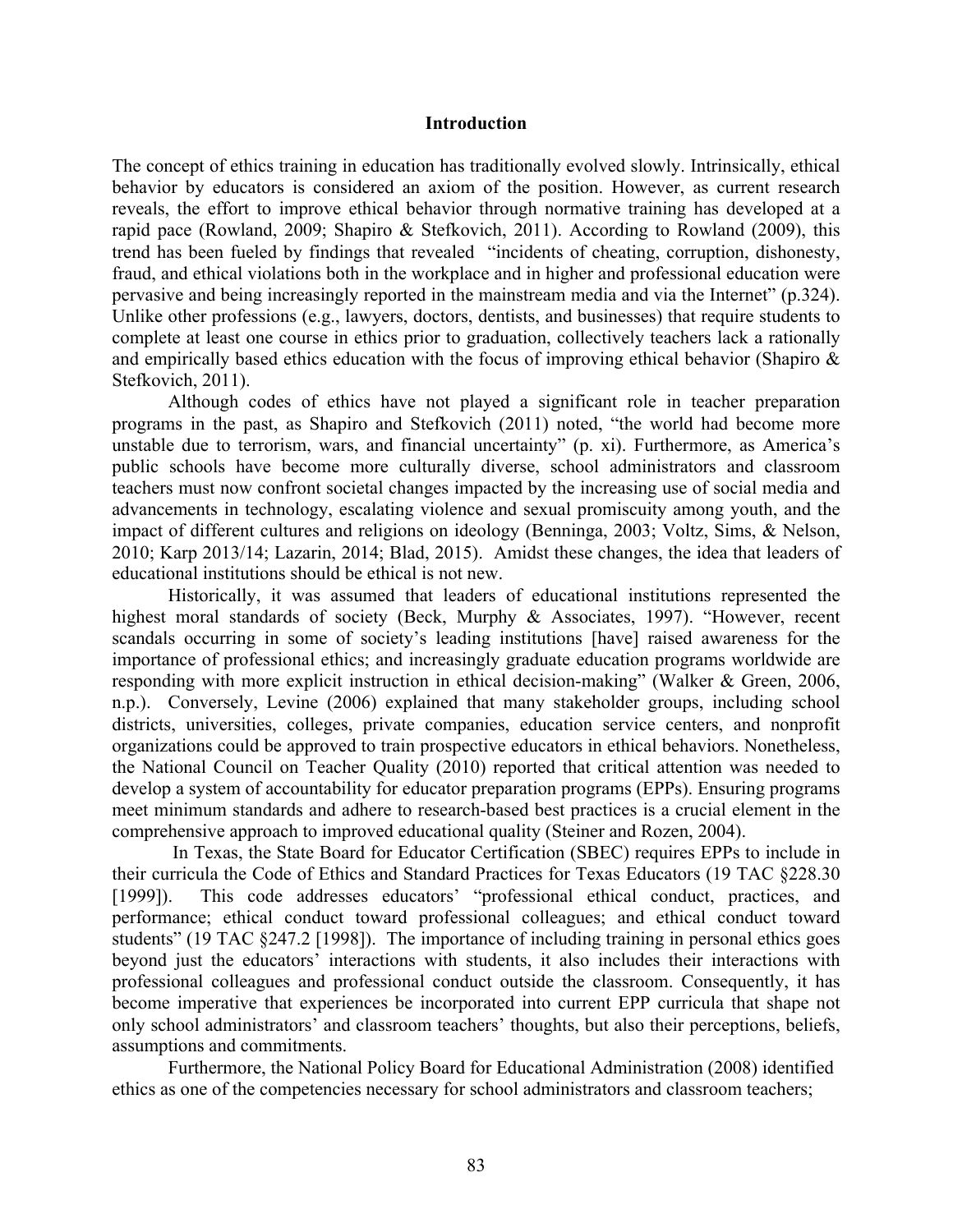however, research findings have indicated a gap between what was proposed and what is currently practiced (Shapiro & Stefkovich 2011). Even though the State Board for Educator Certification (SBEC) requires the inclusion of the Code of Ethics and Standard Practices in the curriculum, there are no specific guidelines as to how it should be taught or assessed (M. A. Davenport, personal communication, February 25, 2014). Rather, the Texas Administrative Code states, "the curriculum for each educator preparation program be based on scientifically-based research to ensure teacher effectiveness and that it be aligned with the Texas Essential Knowledge and Skills (TEKS)" (19 TAC §228.30 [1999]). This descriptive quantitative research study was designed to answer informational questions regarding gaps between what was proposed by the State Board for Educator Certification (SBEC) and what is in practice by Texas Education Agency (TEA) approved state university Educator Preparation Programs (EPPs).

## **Statement of the Problem**

Educators lack a national standard that governs their behaviors. Further compounding the issues of a corporate understanding of ethics and personal responsibility is the lack of cultural mores or understandings that are widely accepted and practiced within communities. While the State Board of Educator Certification (SBEC), pursuant to Chapter 247 of the Texas Administrative Code, requires each Educator Preparation Program (EPP) to include in its curricula the Code of Ethics and Standard Practices for Texas Educators, the vagueness regarding the implementation and assessment of ethics training is as ambivalent as the collective moral compasses of the society charged with interpreting meanings and actions that define a singular understanding of culture. Texas Administrative Code Rule 228.50 states: "during the period of preparation, the educator preparation entity shall ensure that the individuals preparing candidates and the candidates themselves demonstrate adherence to Chapter 247 of this title (relating to Educators' Code of Ethics)" (19 TAC §228.50 [1999]). Adherence to this code includes the teachers' "professional ethical conduct, practices and performance; ethical conduct toward professional colleagues; and ethical conduct toward students" (19 TAC §247.2 [1998]), and the same applies for the individuals preparing the candidates. This requires both EPP professors and educator certification candidates to understand the importance of the Code of Ethics and Standard Practices.

# **Purpose of the Study**

The purpose of this descriptive quantitative research study was to answer three basic informational questions: (1) To what extent ethics training, as stipulated in Texas Administrative Code Chapter 247, was included in the EPP curriculum; (2) To what extent Texas public universities with approved EPP programs provided their faculty opportunities for and/or required them to obtain ethics training; and (3) To what extent the EPP professions included information regarding the consequences of unethical behavior and information on professional and ethical decision-making. This study was in concert with Texas SBEC Chapter 228: Requirement for Educator Preparation Program, Rule 228.40: Assessment and Evaluation of Candidates for Certification and Program Improvement, Section C, which states: "For the purposes of educator preparation program improvement, an entity shall continuously evaluate the design and delivery of the educator preparation curriculum based on performance data, scientifically-based research practices, and the results of internal and external assessments" (19 TAC §228.40 [1999]).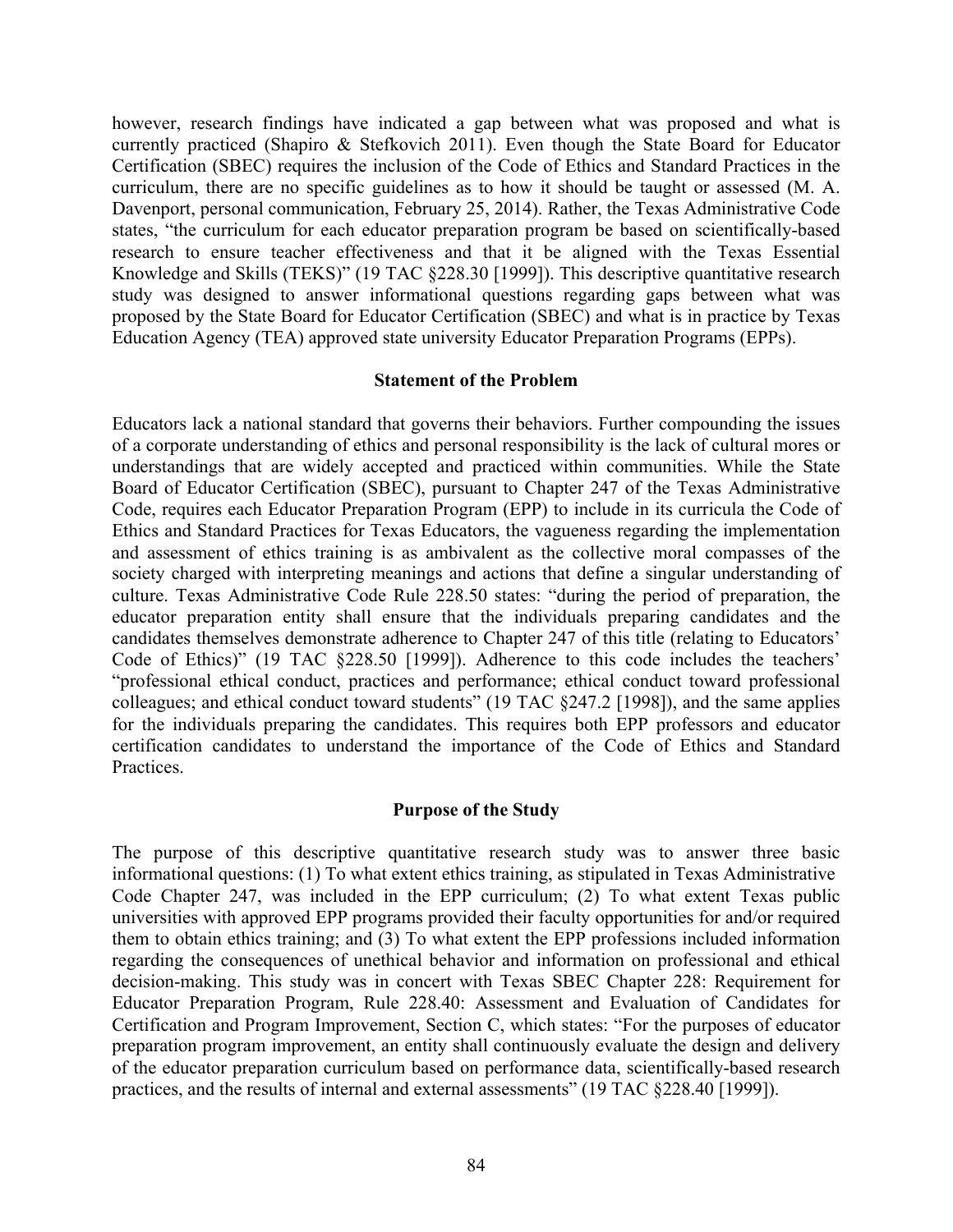#### **Research Questions**

The informational questions guiding this descriptive quantitative research study were the following:

1. To what extent do TEA approved state university EPP professors include instruction on Texas Administrative Code Chapter 247 Rule 247.2: Code of Ethics and Standard Practices to certification candidates in the curricula?

2. How do TEA approved state university EPP professors include instruction on the Code of Ethics and Standard Practices to certification candidates in their EPP curriculum?

3. To what extent are TEA approved state university EPP professors provided opportunities for training on Texas Administrative Code Chapter 247 Rule 247.2?

These research questions provided information about how EPP professors shared instruction over the Code of Ethics and Standard Practices in their courses. The research questions also investigated the training opportunities provided to EPP professors. The final questions provided information about the extent EPP professors provided information about the consequences of unethical behavior and professional and ethical decision-making in their curriculum because the Code of Ethics and Standard Practices were enforceable standards for certified educators in Texas.

## **Significance of the Study**

Ethics training is an important part of the process of educating administrators and teachers to ensure they are adequately prepared to make professional decisions (Beck & Murphy, 1994b; Hutchings, 2009). Educators should be trained to give conscious consideration to their personal biases and how they apply ethical principles in the decision-making processes (Winston, 2007). EPPs should also teach practical application and knowledge about ethics so that classroom teachers can make ethical and wise choices in their classroom practices. According to Leonard (2007), the position of schoolteacher has become more complex and challenging due to social changes, the increase in accountability by federal and state agencies, and many new expectations such as addressing the needs of multicultural students, economically disadvantaged students, and special needs students. Knight, Shapiro, and Stefkovich (2001) noted that educators (i.e., administrators and teachers) relied too much on their emotions when hey were required to make professional decisions. Educators must not render professional decisions based on their emotions or personal biases. For example, Soskolne (1985) stated that "codes could provide a practical guide to members of the profession who might be experiencing a moral or ethical dilemma concerning their professional conduct in a particular circumstance" (p. 173).

The existence of a code provides the basis of a profession's ethics program of activity, and is designed to instill ethical standards among its membership (Gellermann, Frankel, & Ladenson 1990; Hall 1993). Educational training should include specific instruction in the practice of making ethical decisions based on the educators' code of ethics. Regardless, codes provide no substitute for legal liability dimensions of conduct, for which the government has enacted laws to protect public interest (Cohen, 1982). At any rate, teaching the Code of Ethics and Standard Practices in EPPs must prepare educators to be ethically, morally, and legally responsible (Hutchings, 2009). Hutchings continued, "the implementation of a required course at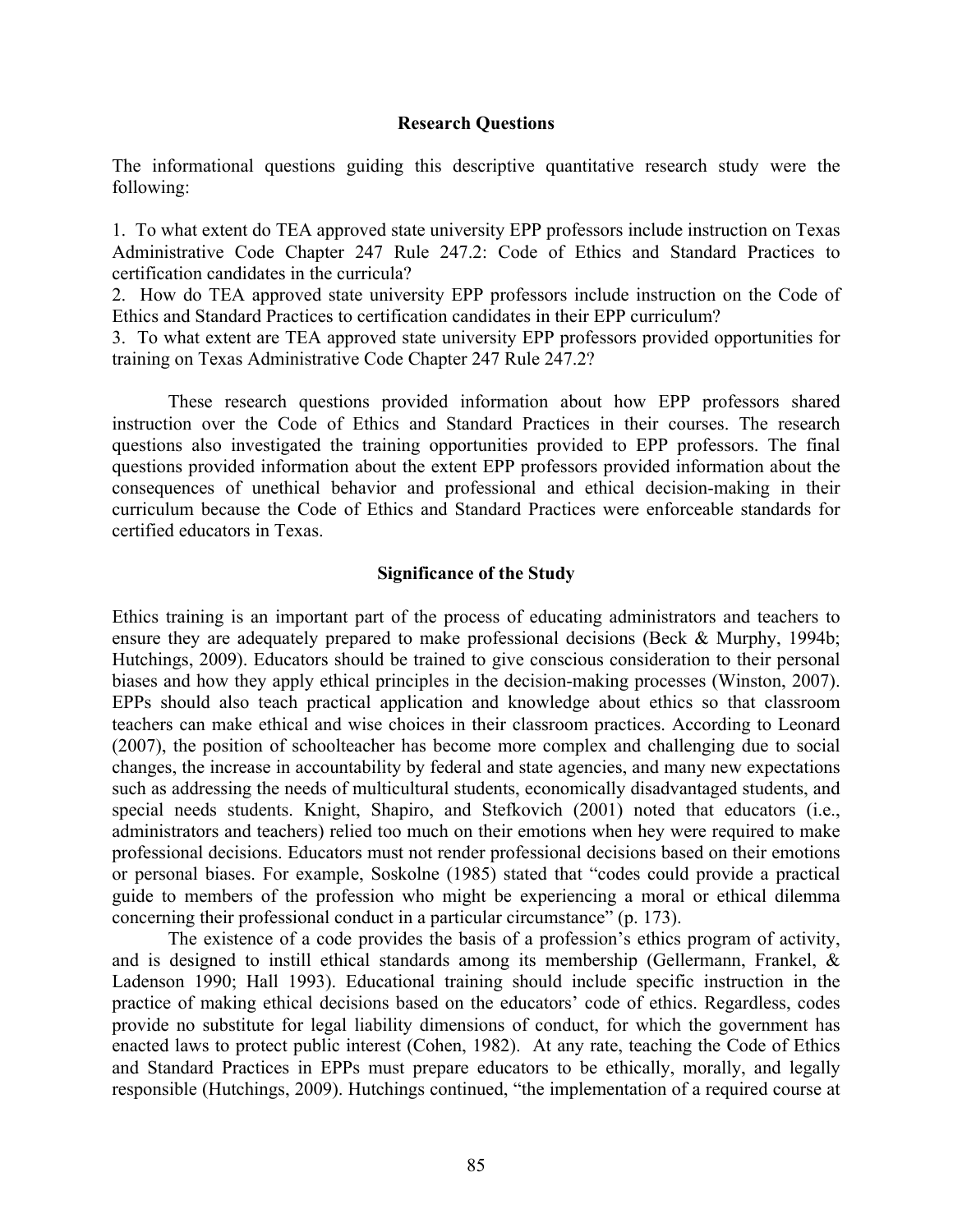the foundational level that included specific learning objectives in ethics, professional conduct and teacher law [is] recommended and especially helpful to those encountering the challenges found [in schools]" (p. 154). Three components in ethics training have been identified as necessary:

- 1. internship experiences under seasoned mentors that modeled the best practices needed for the position,
- 2. ongoing professional development with specific training within the context of all other human activities and human responsibilities, and
- 3. the development of a literature base that supported knowledge of ethical leadership challenges, developments, and best practices. (Rebore, 2001, p. 23)

This descriptive quantitative research seeks to add to the body of emergent literature regarding the misconnect between theory and practice regarding the delivery of instruction in TEA approved EPPs. The results of this study could potentially provide a framework for teaching ethics to educators in Texas, and on the national stage, establishing a national standard for educator conduct.

# **Theoretical Framework**

# **Ethical Leadership Theory**

Because ethics training is an important part of the process of educating administrators and teachers, an understanding of how ethical leadership theory influences leadership behavior and outcomes of organizations provides the foundation for this study. Northouse (2013), who traces ethics back to Plato and Aristotle, defines ethics as the moral compass that frames character or conduct based on morals, the behavior of a person; or virtues, the quality of a person. Likewise, Chitpin and Evers (2014), posit how ethical values and morals guide actions or conduct based on coherent, generally accepted principles that define right from wrong. Resultantly, ethical leadership is leadership that is grounded in ethical beliefs and values and for the dignity and rights of others (Brown, Trevino, & Harrison (2005).

Furthermore, Monahan (2012) suggests that ethical leadership is one's influence upon others to do the right thing. Darcy (2010) notes that ethical leadership is a way of being in order to make the right choice. Conversely, Yukl (2012) contends that the ethics of the leader shapes the behavior of the followers either positively or negatively. Therefore, ethical leadership ultimately determines the ethical climate that will be developed in an organization.

Understanding that different cultures and traditions may define doing what is right in different ways, ethical leadership for professional educators is mandated by a specific code of ethics, which all teachers and administrators are expected to follow. In the State of Texas, ethical leadership is grounded in the Texas Code of Ethics and Standard Practices, a set of enforceable standards mandated by Texas Education Code to be taught in every Educator Preparation Program. As ethical leadership is consider the theoretical framework, it results in the preparation of educational leaders to be ethically, morally, and legally responsible. Therefore, ethical leadership serves as the overarching theory for this study.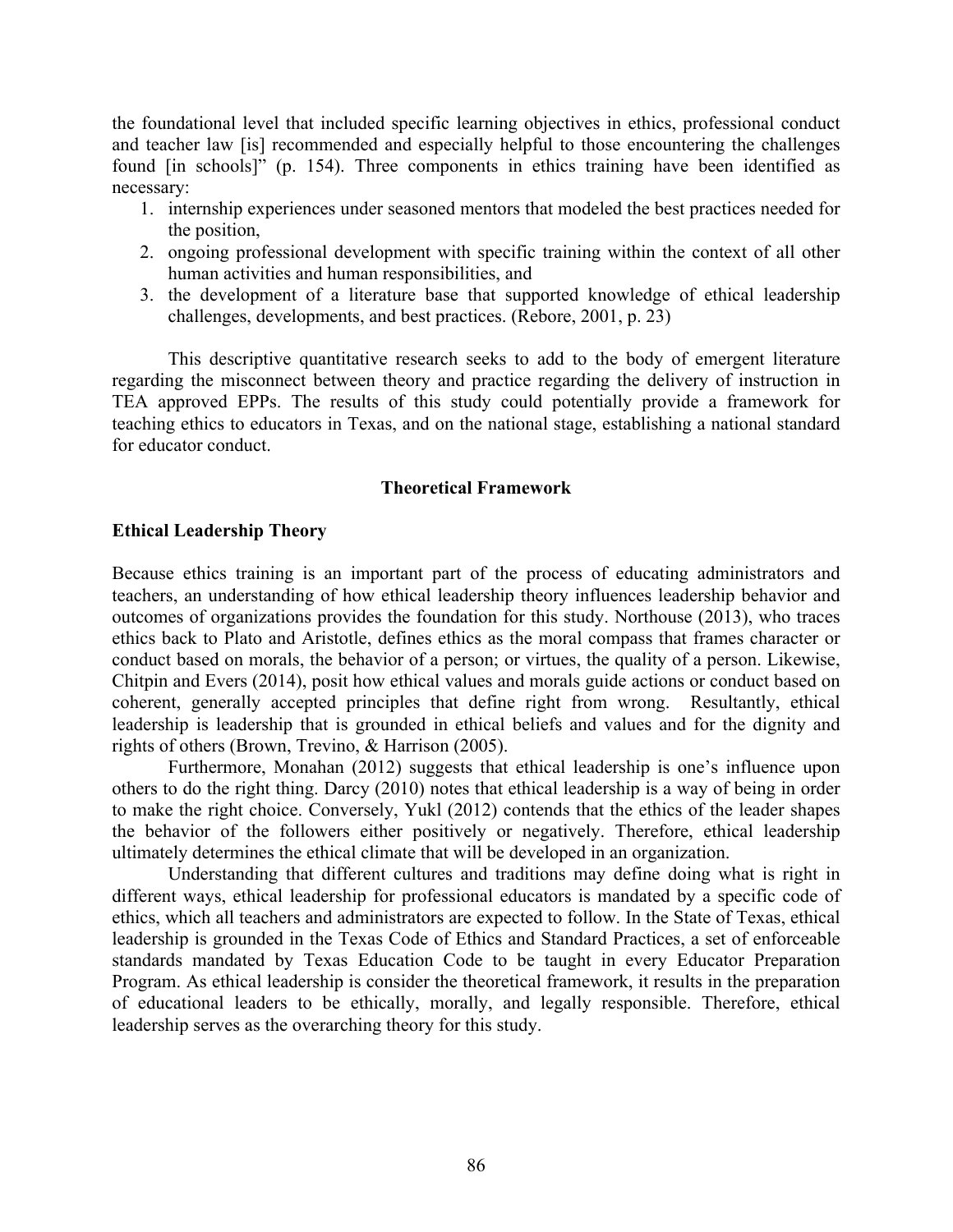## **Method**

Lunenburg and Irby (2008) stated, "Descriptive [quantitative] research is one of the most basic forms of research. This type of research includes the description of phenomena in our world. Descriptive [quantitative] research tends to answer informational questions" (pp. 30-31). Descriptive quantitative research looks at phenomena as basic information from the perspective of the researcher, rather than examining how phenomena functions (Lunenburg & Irby, 2008).In this study, using Likert-type items provided informational data on the extent the Code of Ethics and Standard Practices, consequences for unethical behavior, and professional and ethical decision-making were included in EPP curriculum. This allowed for analysis to answer informational questions from descriptive quantitative research. "The traditional way to report on a Likert scale is to sum the values of each selected option and create a score for each respondent. This score is then used to represent a particular trait" (Vanek, 2012). For this reason, Likert-type items were utilized because there was no value in creating a score for each respondent. Multiple choice/answer questions offered participants an opportunity to expound on the practices that they utilized in delivering the curriculum and their opportunities for training in the subject of ethics.

According to Sue and Ritter (2007), because of the schedules of TEA approved state university EPP professors, a short, concise, electronically-delivered survey (12 questions) was utilized to gather the data necessary to describe activity occurring in TEA approved EPP programs sponsored by Texas state universities. The survey instrument utilized for this study was a custom-designed set of questions that collected information about the EPP curricula and staff training. The survey was an online, self-administered questionnaire delivered using SurveyMonkey Inc., a web-based system. This study required collecting data from TEA approved state EPP professors utilizing a survey instrument with Likert type items and multiple choice/answer survey questions. The choice of a descriptive quantitative research study provided the best method for answering the informational research questions.

#### **Selection of Sample**

Each of the 36 Texas universities' websites was accessed for a listing of their faculty and their email contact information. Isolating the faculty contact information for the college of education, a list was created of potential participants. The initial sample size included 1013 selected professors listed as working in the education department. Utilizing SurveyMonkey, Inc., a Participant Cover Letter and Consent Agreement for the online survey was delivered to each potential participant. Participants were invited from all 36 Texas state universities with a TEA approved EPP. If professors chose to respond, they volunteered to participate in the study and, by accessing the provided link, received access to an electronic copy of the survey questionnaire on the SurveyMonkey, Inc. website. Participants had the option to be removed from the study as well. The demographics of this sample were not a required collection item, and professors voluntarily responded to the survey demographics portion. The invitation to participate was emailed five more times over the next eight weeks before it was closed.

# **Collection of Data**

The survey instrument utilized for this study reflected a custom-designed set of questions that addressed the curriculum utilized and training opportunities for professors in Texas EPPs. A pilot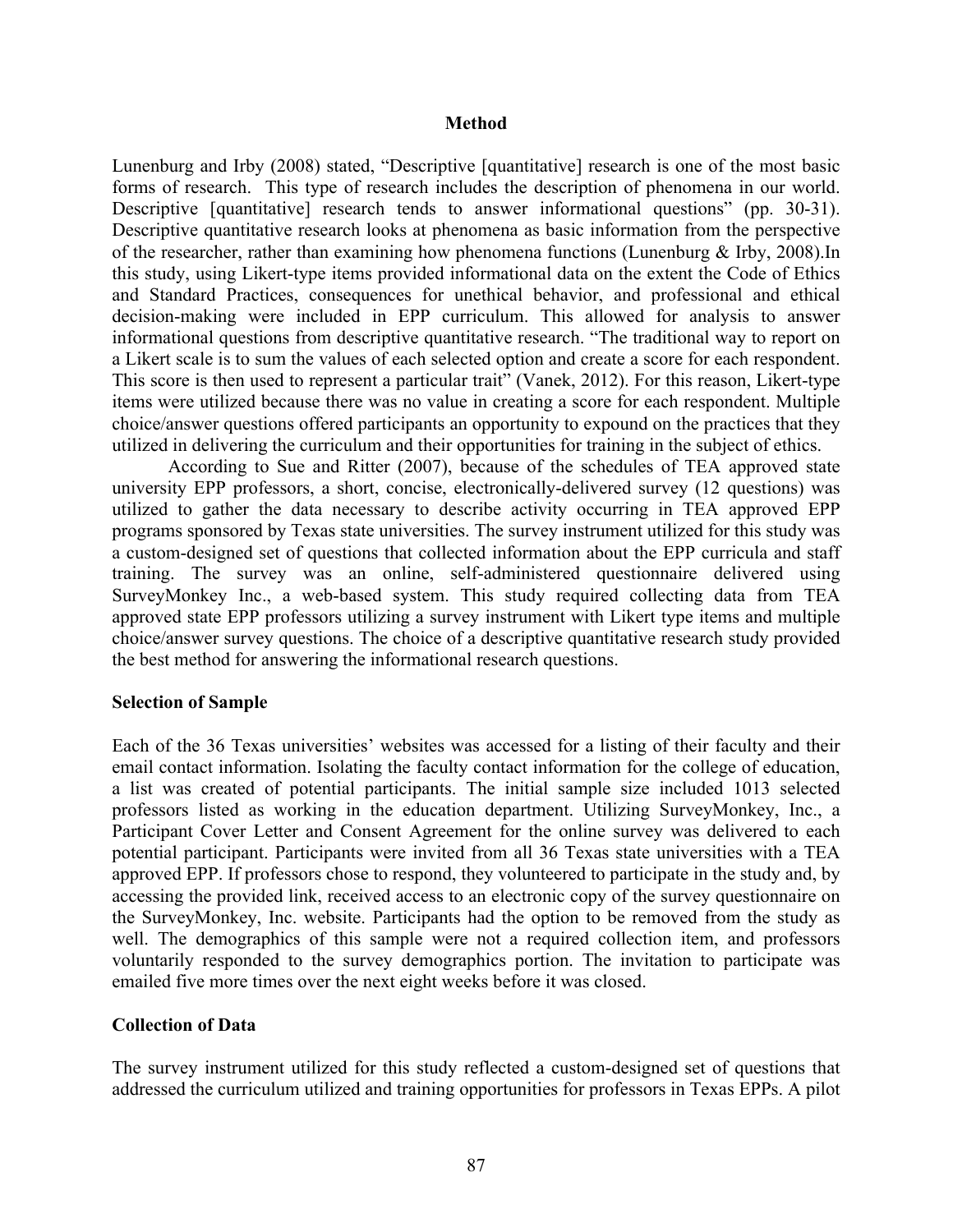study was conducted to establish the reliability of the survey instrument prior to the beginning of the study. As Lund and Lund (2012) stated in their SPSS software tutorial:

To insure that the specific research questions lead to a clear definition of study aim and objectives that set out the construct and how it will be measured, the pilot utilizes [professors from private universities rather than state universities] to provide content validity. (p. 1)

Lund and Lund (2012) further stated that Cronbach's alpha was the common measure of internal consistency (reliability). "It is commonly used when the researcher has multiple Likert-type items in a survey/questionnaire that form an interval, and he/she wishes to determine if the interval is reliable" (Lund & Lund, 2012, p. 1). Researchers Lund and Lund (2012) noted that Cronbach's alpha was used to establish reliability among the eight Likert-type items by showing what effect removing each question has on the end result. Cronbach's alpha simply provided an overall reliability coefficient for a set of variables. For this study, a panel of four experts that included current and retired professors from TEA approved EPP private universities was utilized to establish the content validity of the survey questions by ensuring the purpose was measured properly. After establishing the survey instrument's reliability and validity, the study began.

The survey results reflected a total of 213 completed surveys, one incomplete survey, 18 bounced emails, 52 opted-out, and 510 did not respond at all. Participants' privacy and confidentiality were maintained at all times. The researchers did not know participants' Internet Protocol (IP) or computers' addresses when they responded to this Internet survey. Furthermore, the researchers did not share with anyone other than the advisory committee that participants were in this study, or what information was collected about participants in particular. Participants' responses were stored in a secure server monitored by SurveyMonkey Inc. These servers are protected by high-end firewall systems, and vulnerability scans are performed regularly. Complete penetration tests are performed yearly. All servers have quick failover points and redundant hardware, and complete backups are performed nightly. SurveyMonkey Inc. uses Transport Layer Security encryption (also known as HTTPS) for all transmitted data. Surveys were also protected with passwords and HTTP referrer checking. The data was hosted by third party data centers that are SSAE-16 SOC II-certified. All data at rest are encrypted, and data on deprecated hard drives are destroyed by U.S. Department of Defense methods and delivered to a third-party data destruction service. The researchers were the only persons authorized to view and access the survey data. All data will be destroyed after three years.

# **Treatment of the Data**

This section includes a detailed discussion of the applied descriptive quantitative research methodology utilized in this study. Exporting to IBM SPSS 22.0 from SurveyMonkey Inc. and utilizing the analysis programs within SurveyMonkey, Inc. were the best options because this could easily be read in IBM SPSS, Microsoft Excel, and many other software packages. The raw data received from the electronic survey providers was analyzed and exported into IBM SPSS for statistical analysis. The record of the number of members of the sample who did and did not return the survey was reported in a response summary so a percent for participation could be determined. Non-respondents received electronic reminders with additional time provided to allow them to respond to the survey. This occurred five times from August 27, 2014 to October 12, 2014.The results of the survey data were grouped to discuss the informational question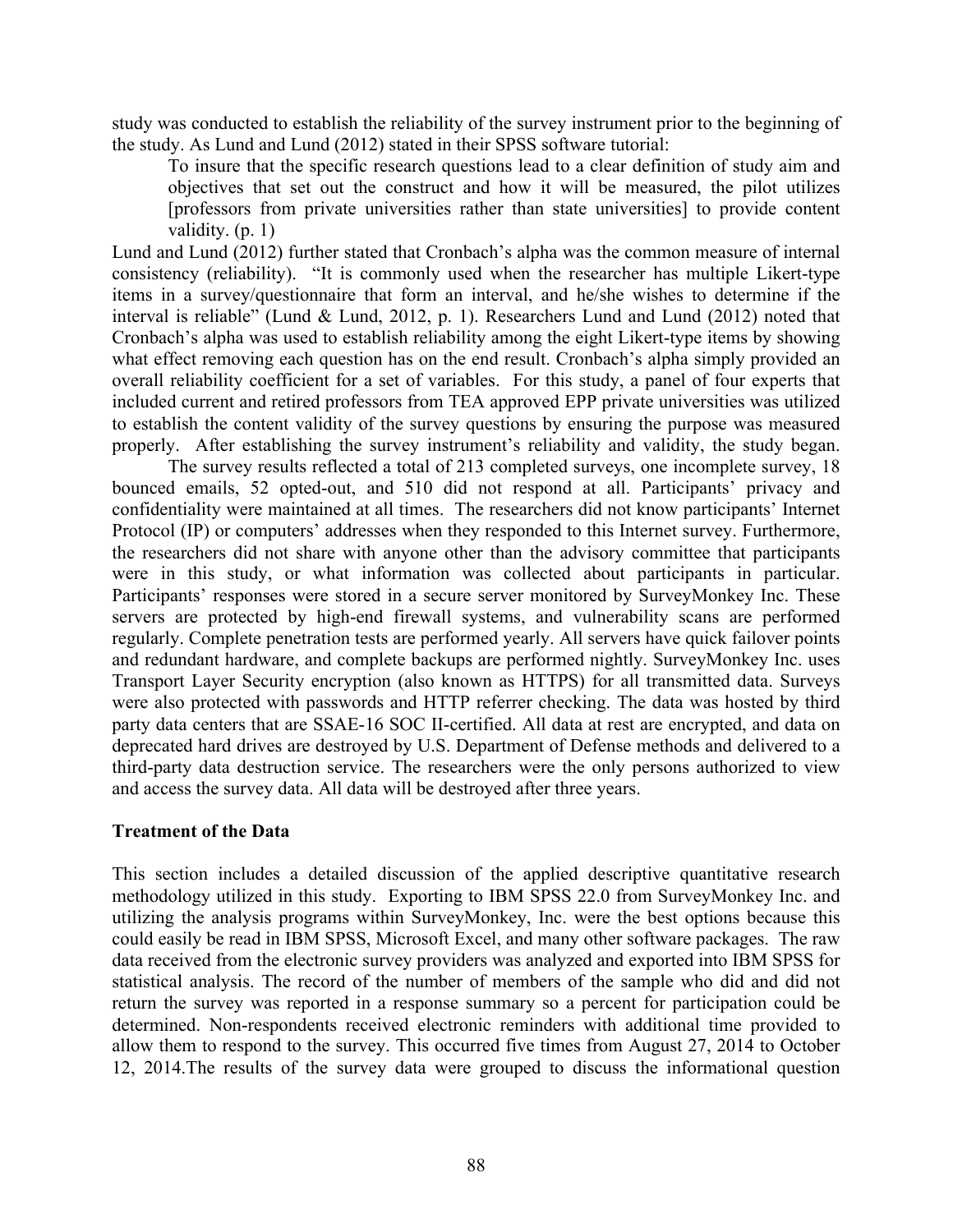results, showing: (a) the extent the Code of Ethics was taught in the curriculum, (b) how instruction on the Code of Ethics was being provided, (c) the training of EPP professors on the Code of Ethics, (d) the extent to which EPP professors provided instruction over the consequences of misconduct, and (e) the extent to which EPP professors provided instruction over professional and ethical decision-making in their curriculum.

### **Summary of the Study**

#### **Discussion of the Findings**

The data showed that the Code of Ethics was taught in the curriculum by a majority (94.37%) of EPP respondents. Of these EPP respondents, 82.1% were never provided or occasionally provided opportunities for training covering the Code of Ethics and Standard Practices. While many EPP respondents showed an interest in training opportunities, nearly 50% 99 are responsible for their own training. Consequences for unethical behavior was reviewed by 75.6% of EPP respondents either Occasionally or Frequently in the curriculum. Every EPP professor responded that information should be delivered to education candidates over the consequences for unethical behavior. The majority of the respondents (97.7%) included specific information regarding professional and ethical decision-making in their EPP curriculum. Likewise, the majority of EPP professors (99.5%) responded that specific information regarding professional and ethical decision-making should be included in the EPP curriculum. These findings provided valuable information regarding the current state of TEA approved EPP providers in Texas state universities, and the areas that garner concern that affect the future of certification candidates.

#### Research Question 1

To what extent do TEA approved state university EPP professors include instruction over the Texas Administrative Code Chapter 247, Rule 247.2: Code of Ethics and Standard Practices to certification candidates in the curriculum? The findings of Research Question 1 revealed the extent TEA approved state university EPP professors included instruction over the Texas Administrative Code. The data from this study showed that nearly 75% of the participants delivered instruction over the Code of Ethics and Standard Practices, either frequently or continuously. A majority (94.73%) of EPP professors stated that they were including instruction in their teacher certification curriculum, as required by TEA to maintain an approved status as an EPP provider.

#### Research Question 2

How do TEA approved state university EPP professors include instruction over the Code of Ethics and Standard Practices to certification candidates in their EPP curriculum? A majority of the respondents (80.75%) integrated the content into other certification courses. Some respondents (5.16%) offered instruction as a standalone course, 7.51% offered instruction as a standalone integrated into other certification courses, and 14.08% provided additional comments on how they were complying with the SBEC requirement. Some of EPP professors' additional comments stated that the instruction over the Code of Ethics and Standard Practices was included in student orientations, seminars, workshops, and student handbooks, as well as a variety of other responses including that some professors did not provide any instruction on the topic.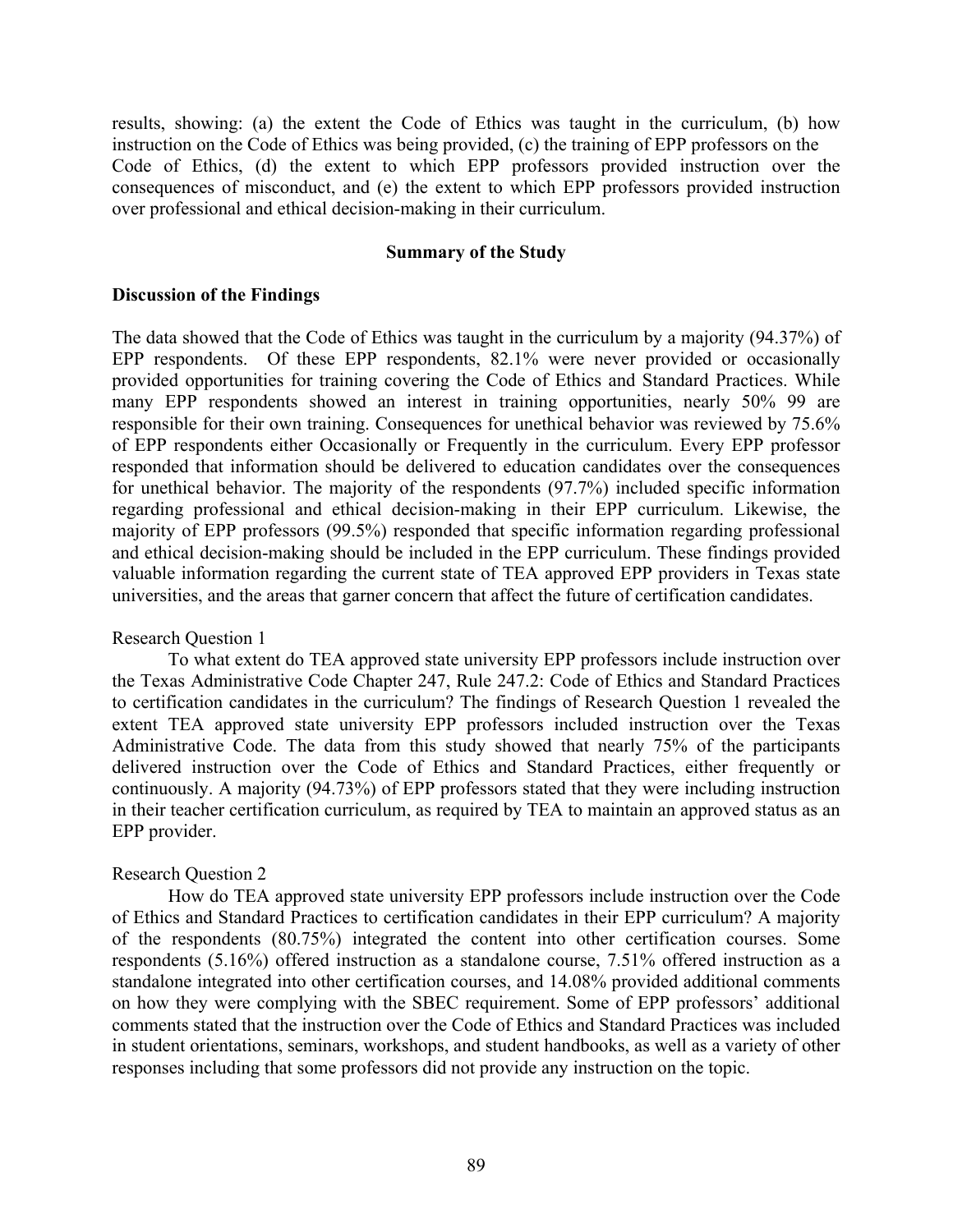Research Question 3

To what extent are TEA approved state university EPP professors provided opportunities for training on Texas Administrative Code Chapter 247, Rule 247.2 by their university? Expectations for professors participating in TEA approved EPP programs necessitate specialized training over the Code of Ethics and Standard Practices. The fact that educators hold positions of responsibility to the community demonstrates the importance of having adequate training available (Shapiro & Stefkovich, 2011). Prior to 2002, teacher training programs did not have to address the Code of Ethics and Standard Practices specifically to meet accreditation standards by NCATE. As Zionts et al. (2006) stated, "According to NCATE, a key to increasing teacher quality ha[s] been alignment of accreditation standards, licensing standards, and advanced certification standards to create a coherent system of teacher preparation and development" (p. 6). Even though some professional organizations and institutions have begun to focus on the inclusion of ethics training, evidence showed that the perception of the importance of ethical behavior differs from its application.

The data showed that EPP respondents (82.1%) were never provided or only occasionally provided such opportunities. This provides evidence that there is a greater need for TEA approved EPP universities to offer more training opportunities for EPP professors regarding the Texas Administrative Code. This data should also reinforce to TEA the need to offer more training modules specifically on the Code of Ethics and Standard Practices to all educators.

#### **Implications for Practice**

This study investigated the teaching of this topic as perceived by EPP professors. Data from this study showed that a majority of the professors agree that the subject was being delivered but also that few opportunities exist to receive specialized training over the Ethics Code and Standard Practices as prescribed by the Texas Administrative Code. One implication for practice of interest to policymakers is that the Texas Education Agency, through SBEC, should provide specific guidelines for the teaching and delivery of the Code of Ethics and Standard Practices as well as every other curricular requirement in the EPP. This requires developing specific curricular and delivery methodologies other than the current ones "based on scientifically-based research to ensure teacher effectiveness" and alignment with the Texas Essential Knowledge and Skills (TEKS; 19 TAC §228.30 [1999]). SBEC should "spell out" exactly what scientificallybased research entails and provide blueprints for aligning the expected curriculum with TEKS. Providing specific guidelines alleviates the pressure on state universities to ensure the SBEC curriculum had been adequately covered in the EPP.

"Teacher education programs continue to face the challenge of meeting uniform and very specific national and state standards that [are] established by external accreditation bodies, not by teacher preparation programs themselves" (Sherman, 2006, p. 41). Specific guidelines are measurable and as such, state audits could easily ensure universities' compliance with SBEC requirements.

A second implication for practice of interest to state universities and individual professors is that either TEA or SBEC should develop specific training modules, other than the four aforementioned TEA-provided training modules on YouTube. This is a rather limited source for training on the Educators' Code of Ethics. Rather than focusing only on negative behaviors, SBEC could develop specific training modules that demonstrate positive ethical behaviors. "There [are] increasing expectations for teacher and leader education programs to cultivate and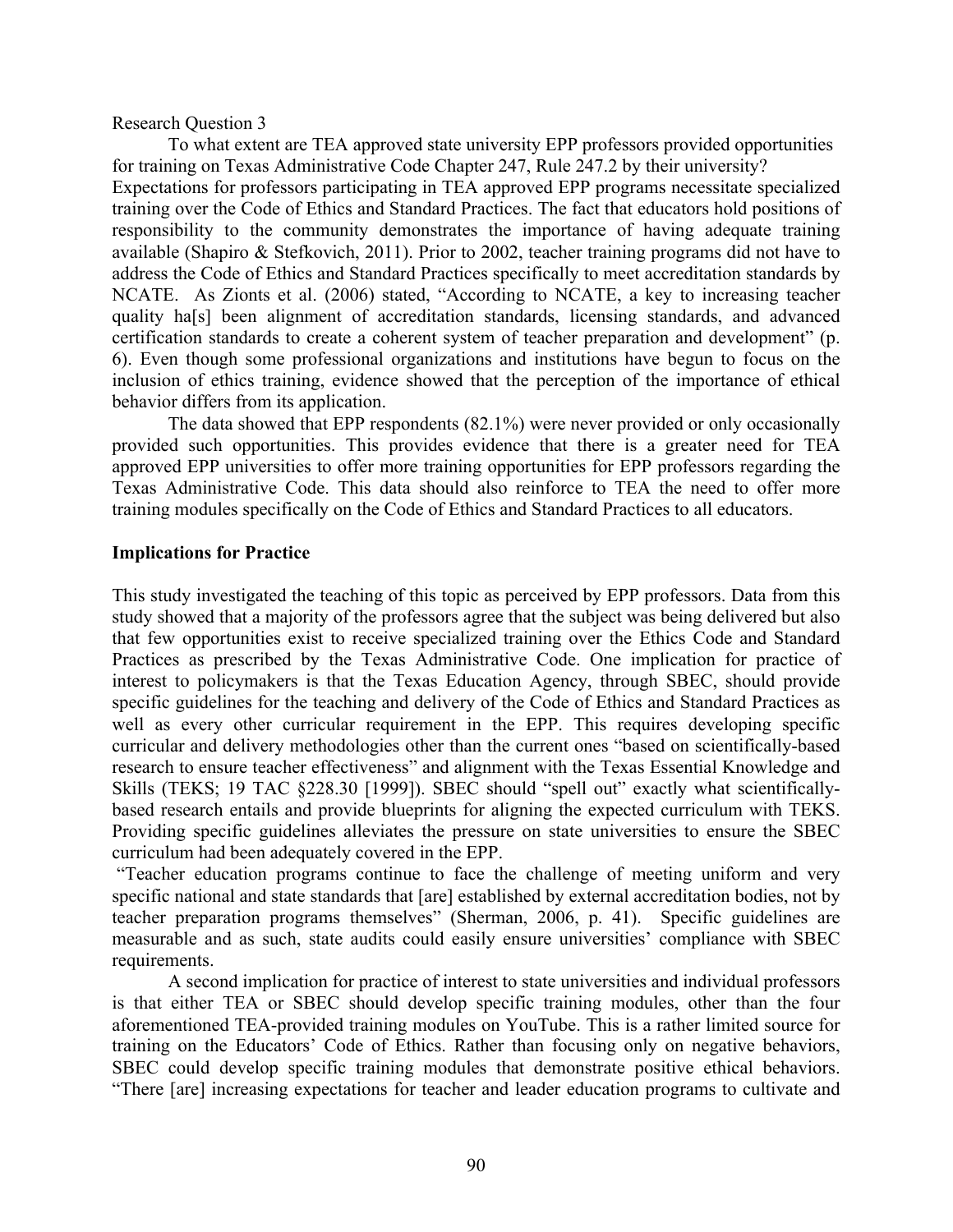document appropriate professional moral and ethical dispositions in teacher and leader candidates" (Leonard, 2007, p. 418). Winston's (2007) research stated that limited training in ethics "highlight[s] the need for educational approaches that support conscious consideration of biases and application of ethical principles" (p. 245). The role of leadership and the decisions made by the leadership are both models for stakeholders. State universities could incorporate training modules in professional development sessions with required attendance. Smith and Piper (1990) reported education institutions need to refocus on evaluating ethical training programs so they can become more effective and proficient especially "with an increase in ethical misconduct" (p. 35). Data from this study showed that individual professors are unopposed to having required training modules made available.

A third implication for practice of interest to curriculum providers is that specific curriculum modules should be created and produced that cover the Ethics Code and Standard Practices for use as an integral part of EPP curriculum. These curriculum modules could provide strategies to help professors teach values, commitments, and professional behaviors toward students, families, colleagues, and communities, to enhance a teacher's ability to affect student learning, motivation, and development as well as the educator's own professional growth (NCATE, 2002, p. 53).

A fourth implication for practice would be of interest to school districts, school campuses, and their professional development planners. By providing systematic professional development for all faculty and staff over ethical and unethical behavior, the school district or school campus could provide for better safety and welfare of the students. This training allows educators to better understand their responsibility in reporting behaviors that do not conform to the expected guidelines taught in professional development sessions (Hutchings, 2009).

# **Recommendations for Further Research**

This study sought to answer informational questions about current practices regarding the teaching of the Code of Ethics and Standard practices by TEA approved EPP professors in Texas state universities. The literature revealed that such teaching has been evolving (Shapiro & Stefkovich, 2011). With the state performing audits of TEA approved EPP universities, a further study of how such teaching practices has evolved would be useful for universities to ensure compliance with the Texas Administrative Code. This type of study could provide a source for best practices and allow universities to improve their EPP programs. Zionts et al. (2006) reported "little [is] known of what university faculties think about professional standards" (p. 6). No framework has been developed for educators that address moral and responsible practices. To remedy this issue requires the development of specific learning objectives that include ethics, school law, and professional conduct (Hutchings, 2009). Moreover, Leonard (2007) contends that "integrating values and ethics into teaching in higher education facilitates the process of making important connections between theory, research, and practice when engaging candidates in authentic learning experiences" (p. 426). As part of this moral endeavor, "professors of education also ha[ve] an important role in ensuring that the courses they develop and teach include standards-based goals that address not only candidate knowledge and skills, but candidate dispositions as well." (p. 415)

This information gives cause for concern especially if such university faculties develop EPP curriculum. Where this study focused on professors' perceptions, further studies could focus on students' perceptions. It is the EPPs responsibility to do more than prepare their students to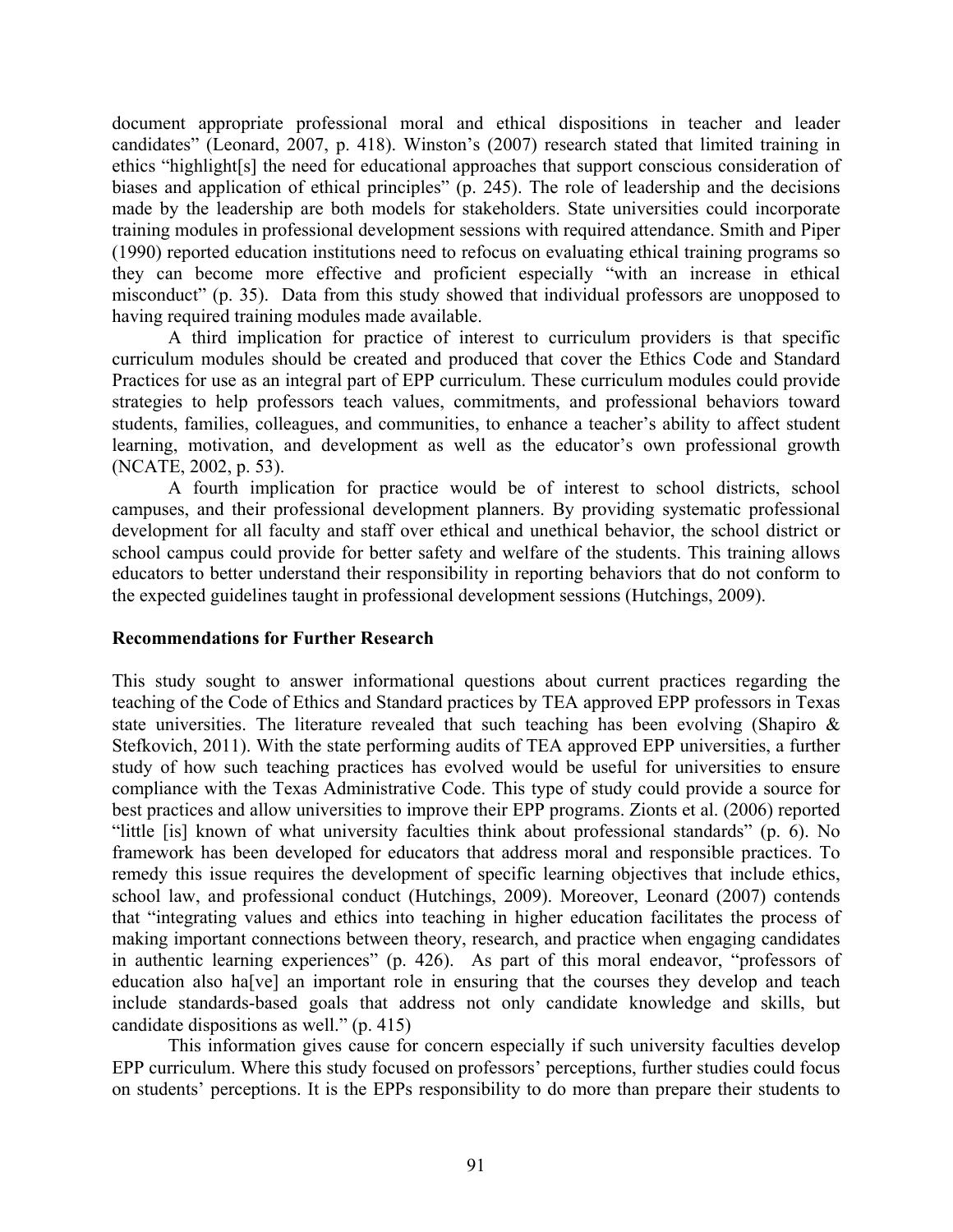pass the state certification assessment, although the state could include ethics and professional conduct on the Professional Pedagogy and Responsibilities (PPR) exam in addition to the traditional pedagogical items. Further qualitative research studies involving students who complete EPPs would add to the data about the effectiveness of the program. Hutchings' (2009) research study reported that numerous options could be produced through case studies.

Future research into the development of professional standards regarding this subject could be expanded beyond Texas universities to include other states or countries. Hutchings (2009) noted that conducting research that determines the most effective strategies being used by countries, states, organizations, universities, school districts, and school campuses to prepare teachers could impact the future of education.

Future studies investigating if and/or how school districts and schools provide any specific in-service training for employees on the Ethics Code and Standard Practices would be a valuable resource for other school districts. The study could investigate if these training sessions are part of a systematic plan developed by the district or school to guard against and/or prevent unethical behavior that might threaten student welfare and safety (Hutchings, 2009).

#### **Conclusions**

This descriptive quantitative research study provided additional information that expanded the work of other researchers concerning the teaching of the Code of Ethics and Standard Practices. The study revealed the current status of what was happening in Texas state universities with TEA approved EPP programs by answering informational questions.

The data showed that the Code of Ethics was taught in the curriculum by a majority of EPP professors (94.37%). Of these EPP professors, 82.1% were never provided or occasionally provided opportunities for training covering the Code of Ethics and Standard Practices. While many EPP professors showed an interest in training opportunities, nearly 50% are responsible for their own training. Consequences for unethical behavior were reviewed by 75.6% of EPP professors either Occasionally or Frequently in the curriculum. Every EPP professor responded that information should be delivered to education candidates on the consequences for unethical behavior. The majority of professors (97.7%) included specific information regarding professional and ethical decision-making in their EPP curriculum. Likewise, the majority of EPP professors (99.5%) responded that specific information regarding professional and ethical decision-making should be included in the EPP curriculum. These findings provided valuable information regarding the current state of TEA approved EPP providers in Texas state universities, and the areas that garner concern that affect the future of certification candidates.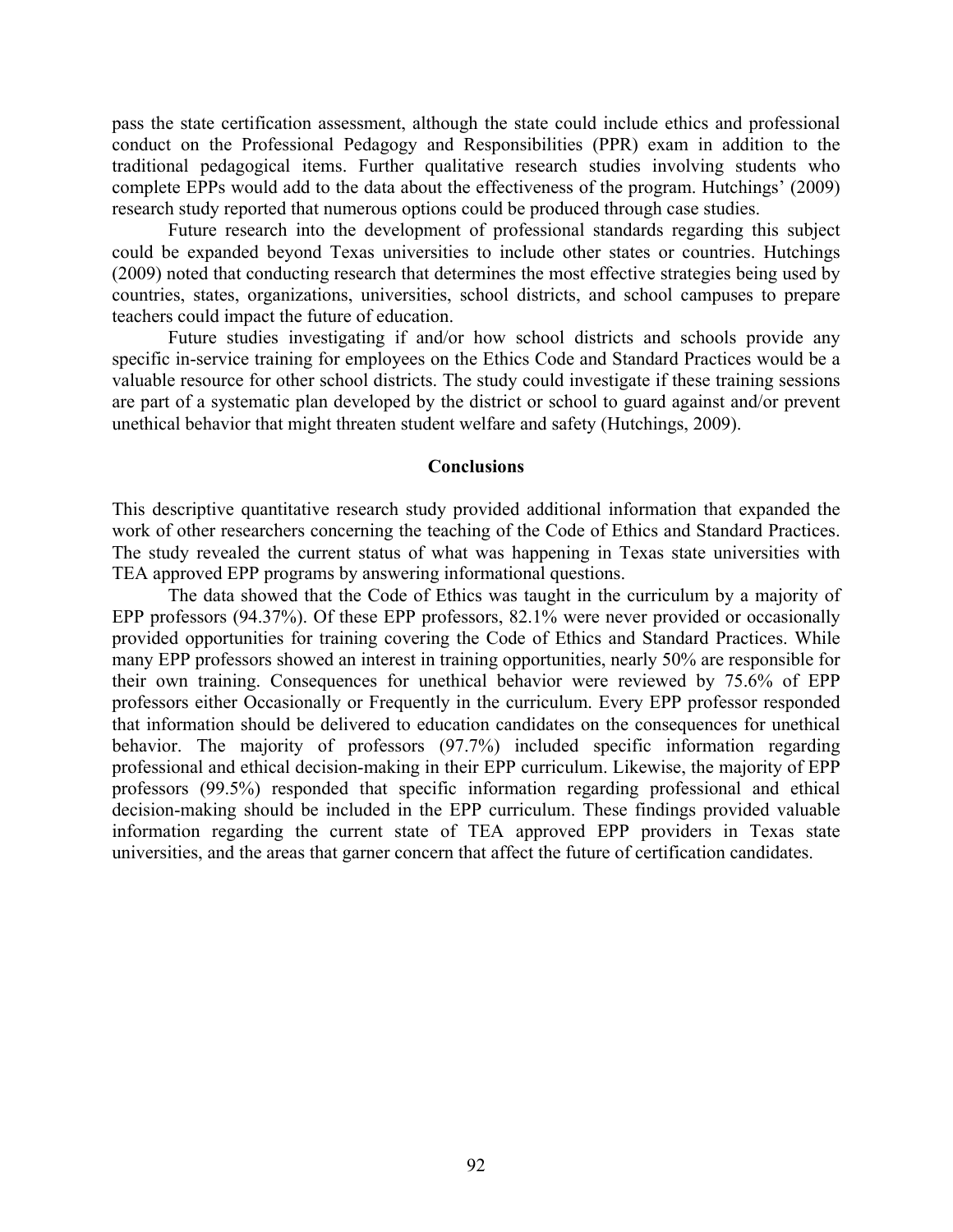#### **References**

- Beck, L. G., & Murphy, J. (1994b). *Ethics in educational leadership program: An expanding role.* Thousand Oaks, CA: Corwin Press, Inc.
- Beck, L. G., Murphy, J., & Associates (Eds.). (1997). *Ethics in educational leadership programs: Emerging models.* Columbia, MO: University Council for Educational Administration.
- Benninga, J. S. (2003). *Moral and ethical issues in teacher education.* Retrieved from http://www.ericdigests.org/2004-4/moral.htm
- Blad, E. (2015). Student achievement. *Education Week, 34*(19). Retrieved from http://www.edweek.org/ew/issues/achievement-gap/articles/2015/01/28/poverty-datasignal-urgency-for-schools.html
- Brown, M.E., Trevino, L.K., & Harrison, D.A. (2005). Ethical leadership: A social learning perspective for construct development and testing. *Organizational Behavior and Human Decision Making Processes, 97*(2), 117-134.
- Chitman, S., & Evers, C.W. (2014). *Decision making in educational leadership: Principles, Policies, and practices.* New York, NY: Routledge Education.
- Darcy, K. T. (2010). Ethical Leadership: The past, present and future*. International Journal of Disclosure & Governance*, 7(3), 198-212 doi:10.1057/jdg.2010.12
- Editorial Projects in Education Research Center. (2011, June 24). Issues a-z: Professional development. *Education Week.* Retrieved from http://www.edweek.org/ew/issues/ professional development/
- Gellermann, W., Frankel, M. S., & Ladenson, R. F. (1990). *Values and ethics in organization and human systems development: Responding to dilemmas in professional life*. San Francisco, CA: Jossey-Bass.
- Hutchings, T. R. (2009, September). *Teacher sexual misconduct with students: The role of teacher preparation programs as a prevention strategy* (Doctoral dissertation)*.* Available from ProQuest Dissertation and Theses database. (UMI #370624)
- Karp, S. (2013/14). The problem with the common core. *Rethinking Schools, 28*(2). Retrieved from http://www.rethinkingschools.org/archieve/28\_02/28\_02\_Karp shtml
- Knight, P., Shapiro, J., & Stefkovich, J. A. (2001). Ethical leadership and decision making in education/response. *British Journal of Educational Psychology, 71*, 363-366. Retrieved from https://proxy.tamuc.edu:2048/login?url=http://proxy.tamu-commerce.edu: 10617/docview/216987987?accountid=7083
- Lazarin, M. (2014). Testing overload in America. *Center for American Progress.* Retrieved from http://www.americanprogress.org/issues/education/report/2014/10/16/99073/testingoverload-in-americas-schools
- Leonard, P. (2007). Moral literacy for teacher and school leadership education: A matter of attitude. *Journal of Educational Administration, 45*(4), 413-426. doi:10.1108/ 09578230710762436
- Lund, A., & Lund, M. (2012). Chi-square test for association in SPSS*. Laerd Statistics.* Retrieved from https://statistics. laerd.com/premium/chi-square-test-in-spss.php
- Lunenburg, F. C., & Irby, B. J. (2008). *Writing a successful thesis or dissertation: Tips and strategies for students in the social and behavioral sciences.* Thousand Oaks, CA: Corwin Press.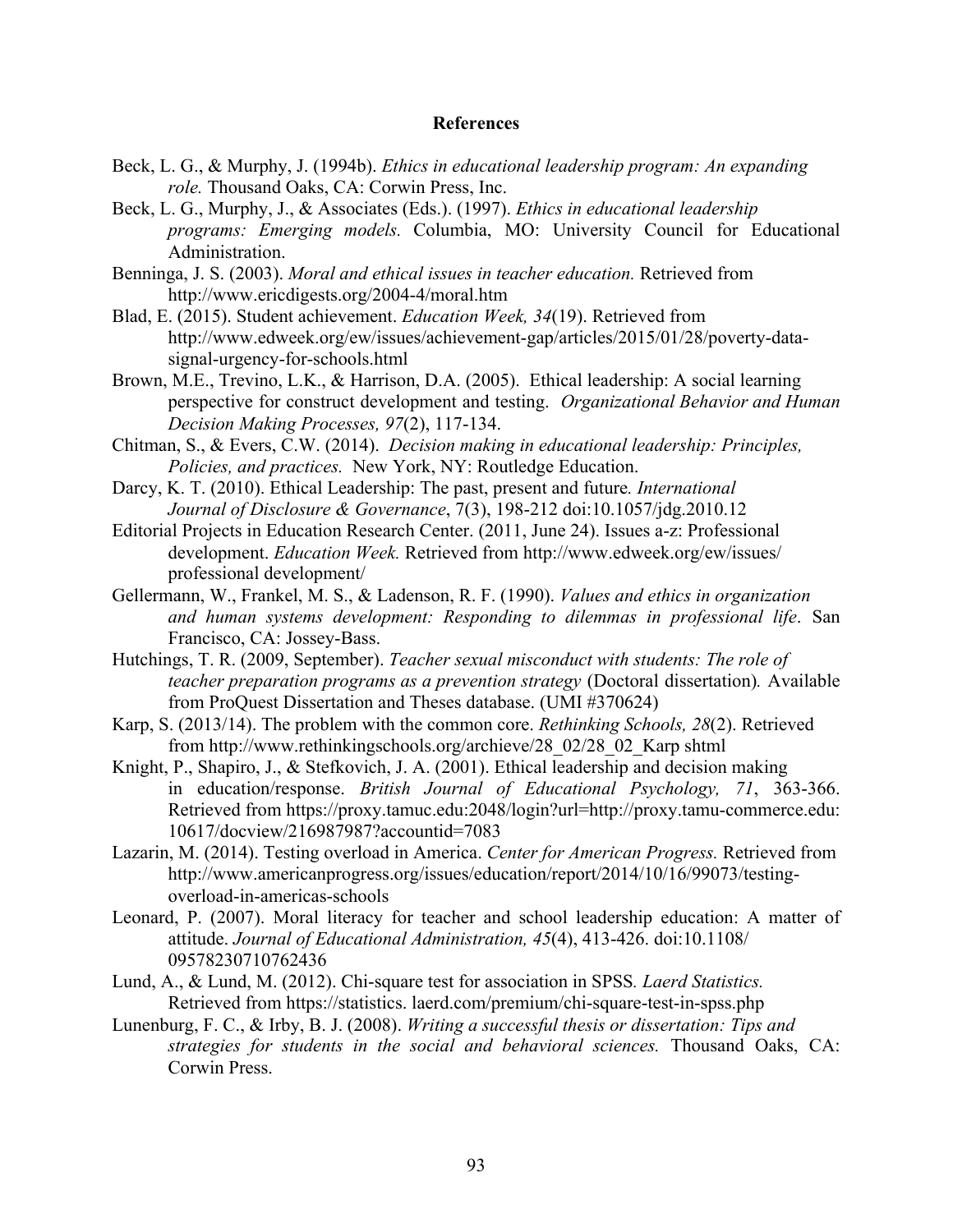- Monahan, Kelly. (2012). Emerging Leadership Journey, 5(1). Pp. 56-66. Regent University School of Global Leadership & Entrepreneurship. Retrieved from http://www.regent.edu/acad/global/publications/elu/vol5iss1/ELJ\_Vol5No1\_Mona han\_pp
- National Coalition for Parent Involvement in Education. (2014). *Working with parents.* Retrieved from http://www.ncpie.org
- National Council for the Accreditation of Teacher Education (NCATE). (2002). *Professional standards for the accreditation of schools, colleges, and departments of education, 2006 edition.* Retrieved from http://www.ncate.org/documents/standards/ unit\_stnds\_2006.pdf
- National Policy Board for Educational Administration. (2008). *Educational Leadership Policy Standards: ISLLC.* Retrieved from http://www.ccsso.org/Resources/ Publications/Educational Leadership Policy Standards ISLLC 2008 as Adopted by the National Policy Board for Educational Administration.html
- Northouse, Peter G. (2013). Leadership: Theory and practice (6<sup>th</sup> Ed). *Ethical leadership (pp.489-523).* Thousand Oaks, California: Sage Publication, Inc. retrieved from http://www.sagepub.com/upm-data/47445 chp\_16.pdf
- Rebore, R. W. (2001). *The ethics of educational leadership*. Upper Saddle River, NJ: Prentice-Hall, Inc.
- Rowland, M. L. (2009). *Unethical behavior, academic misconduct, & incivility: Does it occur in adult education classrooms?* (Doctoral dissertation, Ohio State University). Retrieved from http://www.adulterc.org/Proceedings/2009/proceedings/rowland.pdf
- Shapiro, J. P., & Stefkovich, J. A. (2011). *Ethical leadership and decision making in education: Applying theoretical perspectives to complex dilemmas*  $(3<sup>rd</sup>$  ed.). New York, NY: Routledge of the Taylor & Francis Group.
- Sherman, S. (2006). Moral dispositions in teacher education: Making them matter. *Teacher Education Quarterly, 33*(4), 41-57. Retrieved from https://proxy.tamuc.edu:2048/login? url=http://proxy.tamuc.edu:10617/docview/222851277?accountid=7083
- Smith, A. J., & Piper, J. A. (1990). The tailor-made training maze: A practitioner's guide to evaluation. *Journal of European Industrial Training, 14*(8), 2-28. Retrieved http://www.emeraldinsight.com/loi/jeit
- Soskolne, C. L. (1985). Epidemiological research, interest groups, and the review process. *Journal of Public Health Policy, 6*(2), 173-184.
- 19 Tex. Admin. Code (TAC) §228.30 (1999). Educator preparation curriculum.
- 19 Tex. Admin. Code (TAC) §228.40 (1999). Assessment and evaluation of candidates and program improvement.
- 19 Tex. Admin. Code (TAC) §228.50 (1999). Professional conduct.
- 19 Tex. Admin. Code (TAC) §247.2 (1998). Code of ethics and standard practices for Texas teachers.
- U.S. Department of Education, Office of Civil Rights. (2014). *Civil rights data collection.* Retrieved from http://ocrdata.ed.gov/
- Vanek, C. (2012, April 24). Likert scale What is it? When to use it? How to analyze it? [Web blog post]. Retrieved from http://www.surveygizmo.com/survey-blog/likert-scale-whatis-it-how-to-analyze-it-and-when-to-use-it/
- Voltz, D. L., Sims, M. J., & Nelson, B. (2010). *Connecting teachers, students, and standards: Strategies for success in diverse and inclusive classrooms.* Alexandria, VA.